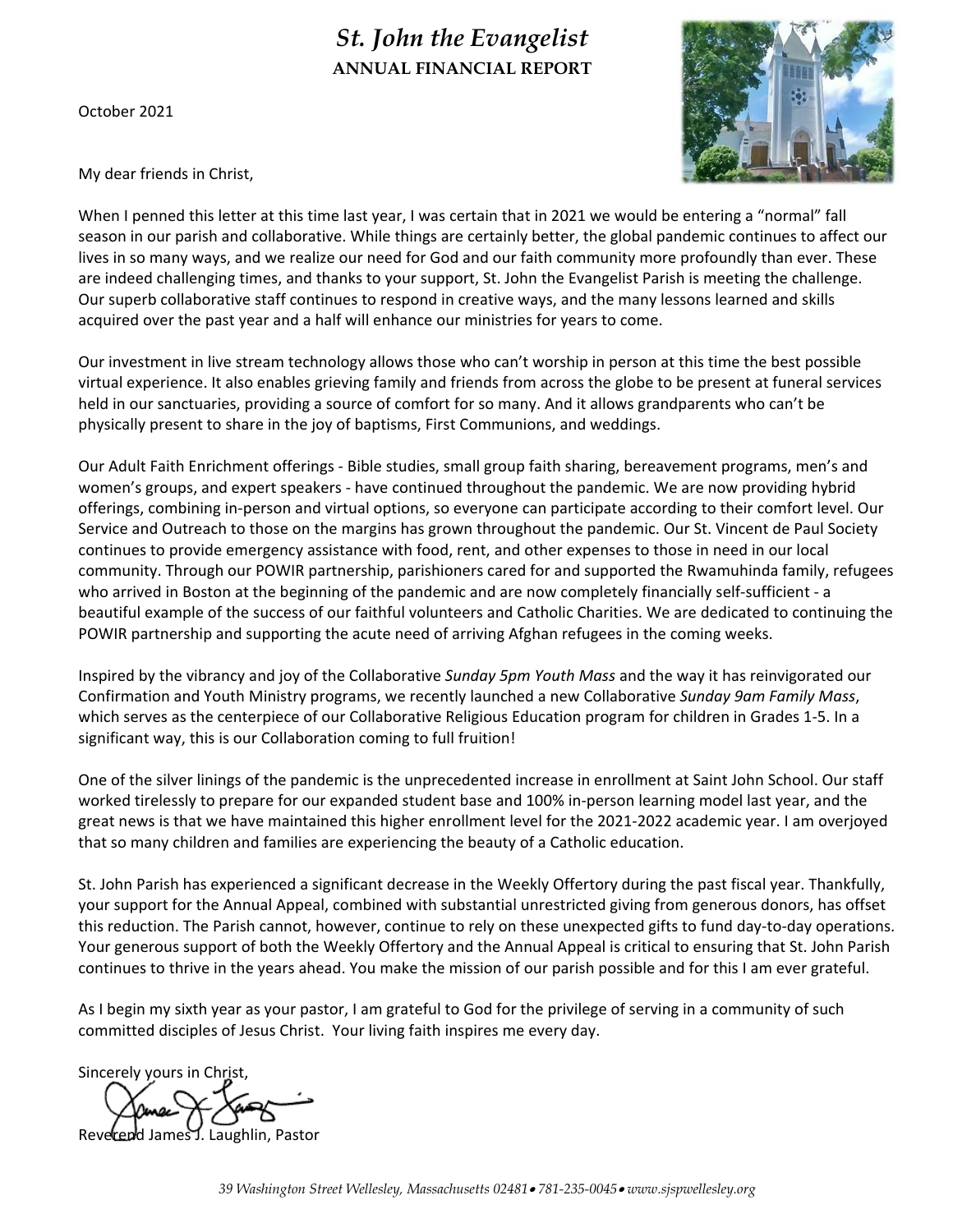October 2021

Reverend James Laughlin, Pastor St. John the Evangelist Parish 9 Glen Road Wellesley, MA 02481

Dear Father Laughlin,

The financial statements of St. John the Evangelist Parish (the Parish) consist of the accounts of the Central Office of the Parish, including the operation of the Rectory, the Church, and the Parish Center. Saint John the Evangelist School (the School) is a mission of the Parish. The assets and liabilities of the School are not included in the Parish financial statements, and are attached separately and discussed in greater detail on subsequent pages.

### **ST. JOHN PARISH Financial Report for the Fiscal Year Ended June 30, 2021**

We present the following PARISH unaudited financial statements as of June 30, 2021, along with the highlights and explanatory comments below:

**STATEMENTS OF CHANGES IN NET ASSETS** (actual results for the fiscal years ended June 30, 2020 and 2021, and budgets for the fiscal years ended June 30, 2021 and 2022)

- **For the fiscal year ended June 30, 2021**, the Parish reported an Operating Surplus of \$67,586 and a Total Net Surplus of \$146,399. Contributing to this result was both the ability to maintain consistent Total Operating Revenue year over year, as well as the ability to hold the growth in Total Operating Expenses to 1%, despite the global pandemic. The Parish also received official forgiveness of its CARES Act/Paycheck Protection Plan ("PPP") Loan of \$115,100, which is shown as Gain on Extinguishment of Loan.
- **Operating Revenue** increased slightly from \$1,019,756 for the year ended June 30, 2020 to \$1,020,971 for the year ended June 30, 2021. Although Weekly Offertory declined by 21% to \$369,549, generous parishioners increased their giving to the Annual Appeal by 9%, to total \$380,998. Most significantly, Gifts & Donations increased by 79% from \$100,873 for fiscal year 2020 to \$181,035 for fiscal year 2021. Year over year, other notable decreases occurred in Religious Education Revenue, which declined by 23% or \$9,853 and Interest Income, which declined by 67% or \$5,582. Smaller changes occurred in the Sacramental Offerings, Catholic Appeal Rebate, and Miscellaneous Income categories.
- **Operating Expenses** increased by \$9,480 to \$953,385 for the year ending June 30, 2021 as compared to spending for the year ended June 30, 2020. The largest contributor to this change was the \$40,647 or 26% rise in spending on Property Maintenance, which includes a \$9,679 increase in Property & Liability Insurance, a \$6,275 increase in snow removal costs, \$7,684 spent on tree pruning and removal, \$3,335 spent on HVAC repair for the church, and increased cleaning costs. Administrative Expenses also increased by \$4,909, mostly due to computer hardware purchases, as well as spending on subscriptions to Zoom, Vimeo, and Mass Intentions Online software. The only other expense category to increase was the Parish Tithe, which is set by and paid to the Archdiocese of Boston. Reductions in several other expense categories helped to offset these increases. Salary and Benefits declined by 2% or \$12,671 due to additional sharing of employees across the Collaborative as well as lowered utilization of musicians based on the reduced mass schedule caused by the pandemic. The pandemic and the reduced mass schedule also impacted Music and Liturgical spending, which had a total spending reduction of 51% or \$12,356. Miscellaneous Expenses decreased by 71% or \$17,301, as fiscal year 2020 included a sizeable amount of write‐offs of old balances. Smaller decreases occurred in Religious Education and Rectory and Household costs. Certain fiscal year 2020 amounts have been reclassified to conform with fiscal 2021 presentation.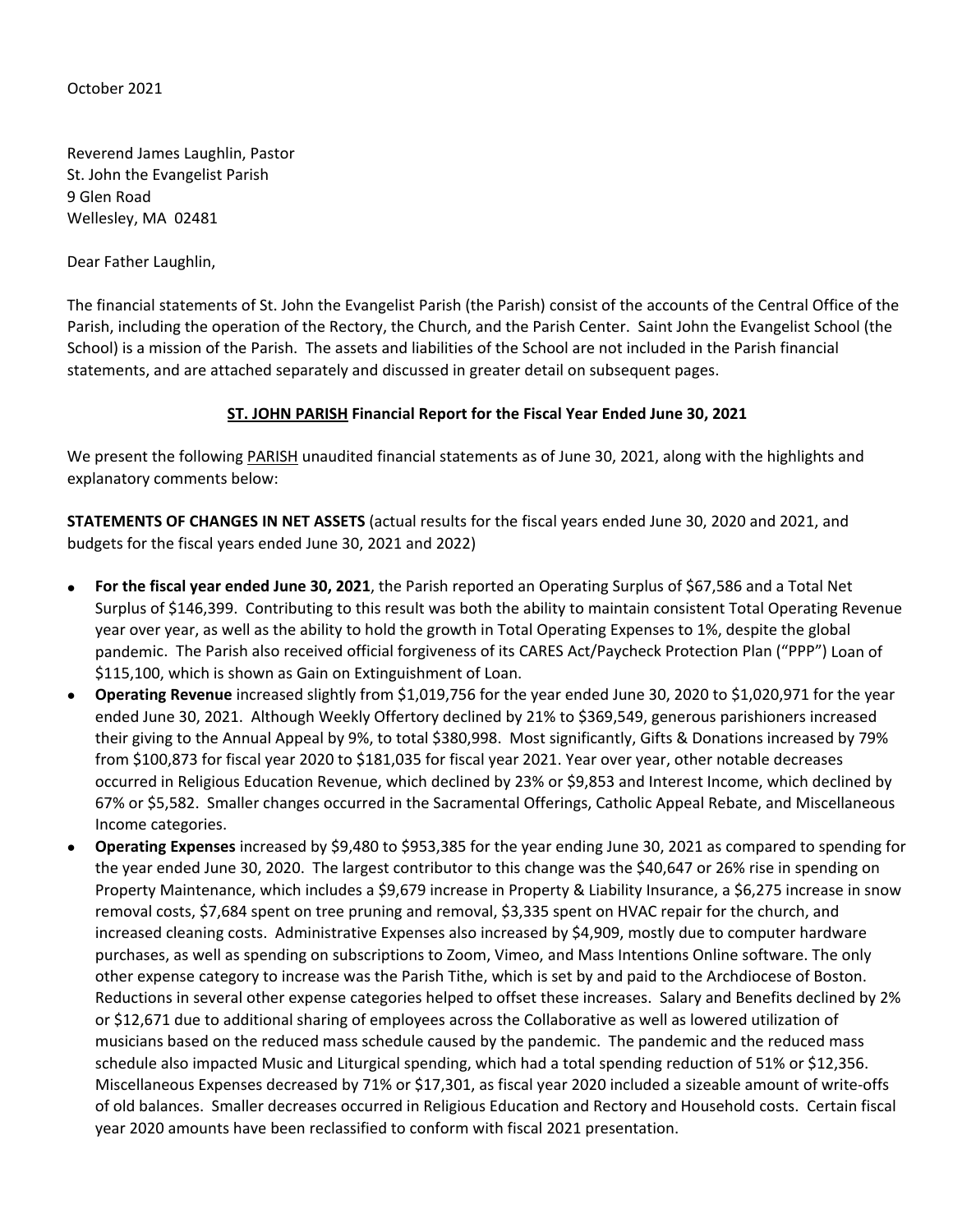- **Net Assets Released from Restrictions** reflects the use of donor restricted funds for their intended purpose, and is shown as an increase in Net Assets without Donor Restrictions and as a corresponding decrease in Net Assets with Donor Restrictions.
- **Capital Expenditures.** The Parish embarked on its highly successful *Faith in Our Future* Capital Campaign during fiscal year 2014. More than ninety-nine percent of donations, including gifts and pledge payments, were received in cash by the end of fiscal year 2018. Remaining payments received are recorded in the Contributions line item in the Net Assets with Donor Restrictions category. The Parish spent a total of \$38,567 on capital items during fiscal year 2021, which were fully paid for by capital campaign proceeds, and included purchase and installation of the church's Livestream system and repairs to the church's Music Sacristy, Ledyard Street entrance, chimney, and to the Parish Center. The Parish currently has \$430,042 available from its campaign proceeds, which will be used exclusively to fund capital expenditures and repairs to its buildings and properties.
- **Fiscal Year 2022 Budget**. Fiscal year 2022 has been budgeted to result in a nominal Total Net Surplus of \$1,505. To achieve this result, the budget assumes that the Weekly Offertory receipts will resume their pre‐pandemic level and therefore continue to be budgeted at \$488,500. All other Operating Revenue categories are conservatively budgeted at lower levels than fiscal 2021 actual results. Operating Expenses are expected to decrease from fiscal 2021 amounts in Salary and Benefits, Administrative, Rectory and Household, School Tithe, and Miscellaneous categories, which should result in a lower total Operating Expense.

# **STATEMENTS OF FINANCIAL POSITION** (as of June 30, 2020 and 2021)

- **Cash & Cash Equivalents** grew by 8% or \$92,227 during fiscal 2021, thanks to the continuing generosity of parishioners and friends.
- **Accounts Receivable** represents transactions with the other Collaborative entities of Saint John School and St. Paul Parish. The fiscal year 2021 total declined by \$6,171 or 22% from fiscal year 2020.
- **Deposits** increased substantially by \$54,787, or 309%, from fiscal 2020. Fiscal 2021's Deposits total of \$72,542 includes \$34,586 of Religious Education tuition paid during fiscal 2021 in advance of the fiscal 2022 year. At June 30, 2020, there had been no advance Religious Education payments received, so this component of the balance was \$0. Other dollars in that line item include amounts held for others to be used for charitable purposes, such as POWIR and Christmas Wish.
- **Notes Payable** at the end of fiscal year 2020 reflected the federal CARES Act/Paycheck Protection Plan loan in the amount of \$115,100. When that loan was officially forgiven during fiscal 2021, it was removed from the Liabilities section of the Statement of Financial Position.
- **Net Assets** are divided between those that have donor restrictions and those that do not have donor restrictions. Unspent Capital Campaign funds are included in the Net Assets with Donor Restrictions line item.

*As required by the Archdiocese of Boston, the unaudited financial statements of the Parish and the School have been prepared on a basis of accounting that is not in accordance with generally accepted accounting principles; the property, plant and equipment of the Parish and the School are not reported in the associated Statements of Financial Position, and all improvements and repairs are expensed when incurred. This has been done over the years to more accurately reflect the annual cash costs to maintain and upkeep the Parish and School's property and facilities.* 

> [Continued on the next page is a discussion of the financial statements for Saint John School]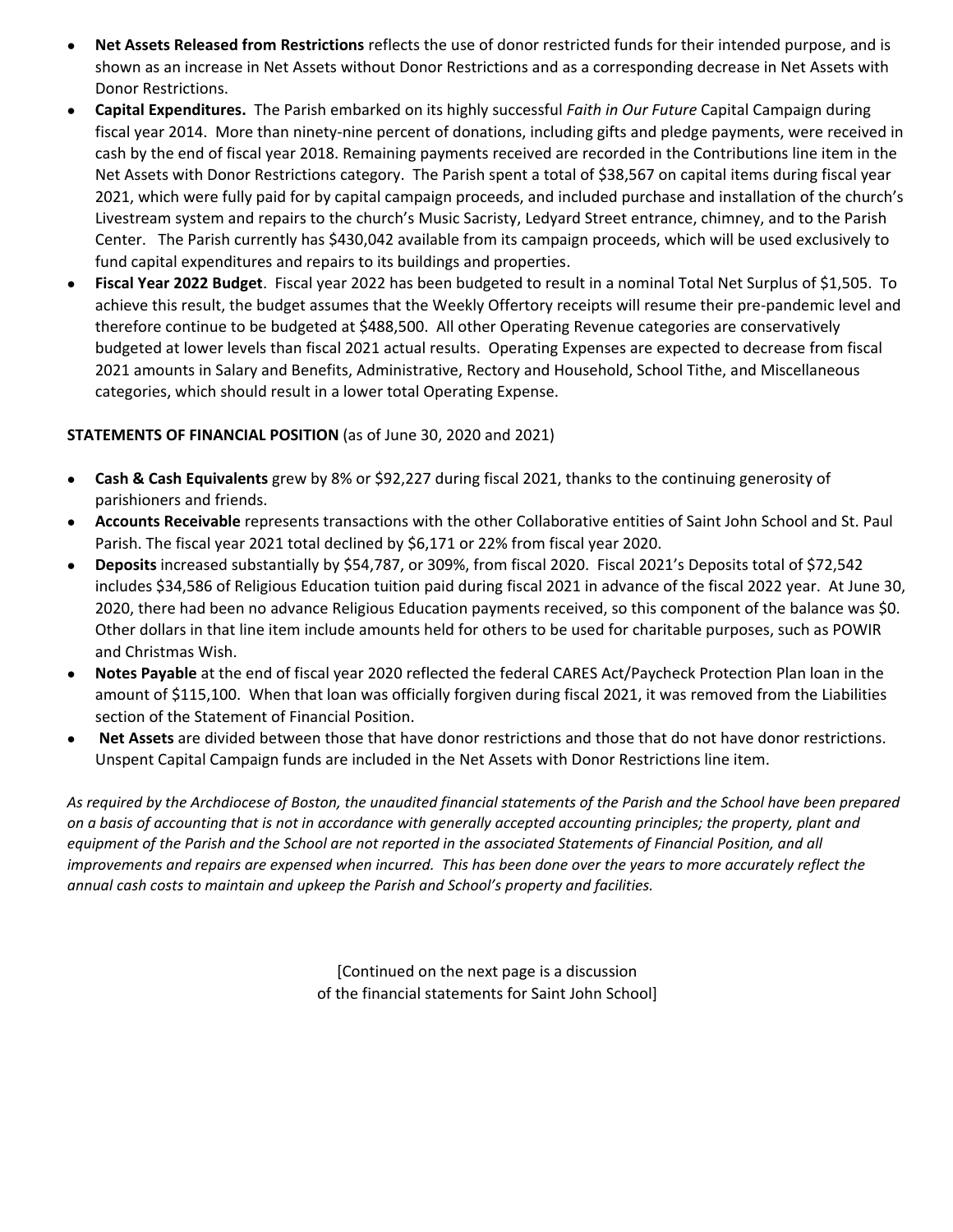# **SAINT JOHN SCHOOL Financial Report for the Fiscal Year Ended June 30, 2021**

We present the following SCHOOL unaudited financial statements as of June 30, 2021, along with the highlights and explanatory comments below:

**STATEMENTS OF CHANGES IN NET ASSETS** (actual results for the fiscal years ended June 30, 2020 and 2021, and budgets for the fiscal years ended June 30, 2021 and 2022)

- **For the fiscal year ended June 30, 2021,** the School experienced a 38% increase in enrollment as compared to fiscal year 2020, which resulted in 34% or \$640,992 growth in Total Operating Revenue. The corresponding increase in Total Operating Expenses was only 10% or \$174,656, which led to an Operating Surplus of \$540,486. The School also received official forgiveness of its \$287,200 PPP Loan, which is shown as Gain on Extinguishment of Loan. Total Change in Net Assets grew from \$68,227 for fiscal year ended 2020 to \$835,987 for fiscal year ended 2021.
- **Operating Revenue** is mostly comprised of three sources (i) funds for a child attending the School (Tuition, Registration Fees, and After School and Athletics Programs), which totaled \$2,260,784 or 89% of total revenue, (ii) School fund raising, net of fundraising expenses, which totaled \$178,710, or 7% of total revenue, and (iii) the Parish's subsidy of \$50,000, or 2% of total revenue. An additional \$71,266 was raised and expended for the purchase and installation of safety bollards, and is included in the Capital Expenditures, net of fundraising line item.
- **Operating Expenses** increased in all categories, except for After School & Athletics Programs, due to the jump in enrollment. Directly related to the increase in students was the \$98,363 increase in Salary and Benefits and the \$23,323 increase in Texts, Instructional & Teaching Supplies. Total growth in Property Maintenance Expense of \$29,596 includes a \$23,267 increase in the cleaning and disinfecting required to remain 100% open for in‐person learning during the pandemic. Technology & Professional Development increased by \$12,314 due to additional hardware and software costs of the higher number of students. The increase in the Miscellaneous category is mostly attributable to pandemic operation costs such as student desk shields and pooled COVID testing.
- **Capital Expenditures, net of Fundraising** increased by \$87,479 from fiscal 2020. In addition to the safety bollards that were fully funded by donations, Capital Expenditures included \$26,071 for air purifiers, \$30,040 for student chromebooks, \$12,600 for teacher laptops, \$10,168 for upgrades to the network infrastructure, \$9,325 for air conditioning repair and upgrade, and \$7,551 for Touchview boards.
- **Contributions** of \$66,745 in the Net Assets with Donor Restrictions section represent gifts for Scholarships of \$59,700 and the unspent portion of donations for student safety of \$7,045. These dollars will be utilized in future school years, and their use will then be reflected as Net Assets Released from Restrictions.

# **STATEMENTS OF FINANCIAL POSITION** (as of June 30, 2020 and 2021)

- **Cash & Cash Equivalents** grew by \$927,210 as a result of the increased enrollment for 2020‐2021.
- **Accounts Receivable & Other Current Assets** increased by \$706,339 or 119% due to the enrollment increase, which occurred after June 30, 2020 and will be sustained in fiscal year 2022.
- **Deferred Revenue** more than doubled, growing by \$1,078,155, due to the increase in enrollment.
- **Notes Payable** at the end of fiscal year 2020 reflected the federal CARES Act/Paycheck Protection Plan loan in the amount of \$287,200. When that loan was officially forgiven during fiscal 2021, it was removed from the Liabilities section of the Statement of Financial Position.
- **Net Assets** are divided between those that have donor restrictions and those that do not have donor restrictions. The \$66,745 of unspent 2021 Contributions appear as Net Assets with Donor Restrictions, while the remaining \$933,834 of Net Assets do not have any donor restrictions placed upon them.

*As required by the Archdiocese of Boston, the unaudited financial statements of the Parish and the School have been prepared on a basis of accounting that is not in accordance with generally accepted accounting principles; the property, plant and equipment of the Parish and the School are not reported in the associated Statements of Financial Position, and all improvements and repairs are expensed when incurred. This has been done over the years to more accurately reflect the* annual cash costs to maintain and upkeep the Parish and School's property and facilities.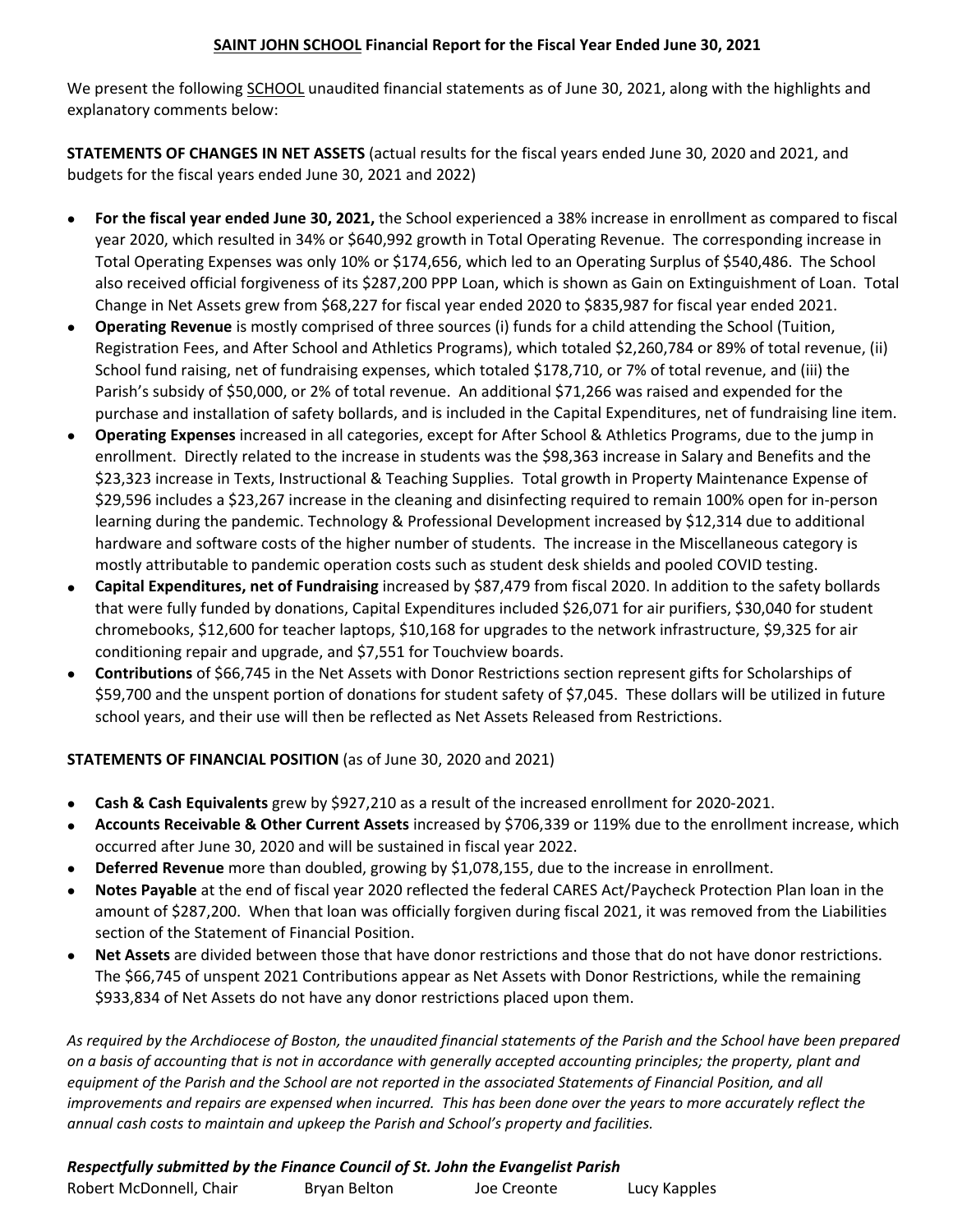#### **ST. JOHN THE EVANGELIST PARISH**

**Statements of Changes in Net Assets**

for the years ended June 30

|                                                                | 2020 Actual   | 2021 Budget   | 2021 Actual   | 2022 Budget   |
|----------------------------------------------------------------|---------------|---------------|---------------|---------------|
| <b>Net Assets without Donor Restrictions:</b>                  |               |               |               |               |
| <b>Operating Revenue</b>                                       |               |               |               |               |
| Offertory                                                      | \$<br>466,562 | \$<br>488,500 | \$<br>369,549 | \$<br>488,500 |
| <b>Annual Appeal</b>                                           | 348,307       | 350,000       | 380,998       | 350,000       |
| <b>Sacramental Offerings</b>                                   | 19,079        | 20,000        | 22,005        | 20,000        |
| <b>Gifts and Donations</b>                                     | 100,873       | 12,800        | 181,035       | 34,000        |
| Religious Education                                            | 42,388        | 41,800        | 32,535        | 30,000        |
| <b>Catholic Appeal Rebate</b>                                  | 30,326        | 9,000         | 28,527        | 7,347         |
| Interest Income                                                | 8,345         | 6,000         | 2,763         | 2,000         |
| Miscellaneous                                                  | 3,876         | 2,475         | 3,559         | 2,475         |
| <b>Total Operating Revenue</b>                                 | 1,019,756     | 930,575       | 1,020,971     | 934,322       |
| <b>Operating Expenses</b>                                      |               |               |               |               |
| <b>Salary and Benefits</b>                                     | 586,005       | 557,976       | 573,334       | 561,072       |
| Administrative                                                 | 34,352        | 32,400        | 39,261        | 31,800        |
| Music and Liturgical                                           | 24,087        | 20,750        | 11,731        | 19,900        |
| <b>Religious Education</b>                                     | 12,074        | 10,200        | 9,747         | 12,470        |
| Rectory and Household                                          | 22,392        | 21,000        | 21,543        | 21,000        |
| <b>Property Maintenance</b>                                    | 156,076       | 178,149       | 196,723       | 198,624       |
| Parish Tithe                                                   | 41,300        | 42,991        | 42,991        | 43,501        |
| <b>School Tithe</b>                                            | 50,000        | 50,000        | 50,000        | 40,000        |
| Miscellaneous Expense                                          | 24,261        | 13,500        | 6,960         | 4,450         |
| Net Assets Released from Restrictions                          | (6, 642)      |               | 1,095         |               |
| <b>Total Operating Expenses</b>                                | 943,905       | 926,966       | 953,385       | 932,817       |
| <b>Operating Surplus/(Deficit) before Non-operating Items</b>  | 75,851        | 3,609         | 67,586        | 1,505         |
|                                                                |               |               |               |               |
| <b>Capital Expenditures</b>                                    | (52, 230)     |               | (38, 567)     |               |
| Gain on Extinguishment of Loan                                 |               | 115,100       | 115,100       |               |
| Net Assets Released from Restrictions                          | 42,691        |               | 30,298        |               |
| Net Surplus/(Deficit) in Net Assets without Donor Restrictions | 66,312        | 118,709       | 174,417       | 1,505         |
| <b>Net Assets with Donor Restrictions:</b>                     |               |               |               |               |
| Contributions                                                  | 1,230         |               | 1,185         |               |
| Net Assets Released from Restrictions                          | (49, 333)     |               | (29, 203)     |               |
| Net Surplus/(Deficit) in Assets with Donor Restrictions        | (48, 103)     |               | (28, 018)     |               |
|                                                                |               |               |               |               |
| <b>Total Change in Net Assets</b>                              | \$<br>18,209  | \$<br>118,709 | \$<br>146,399 | \$<br>1,505   |

*Certain prior year amounts have been reclassified to conform to current year presentation.*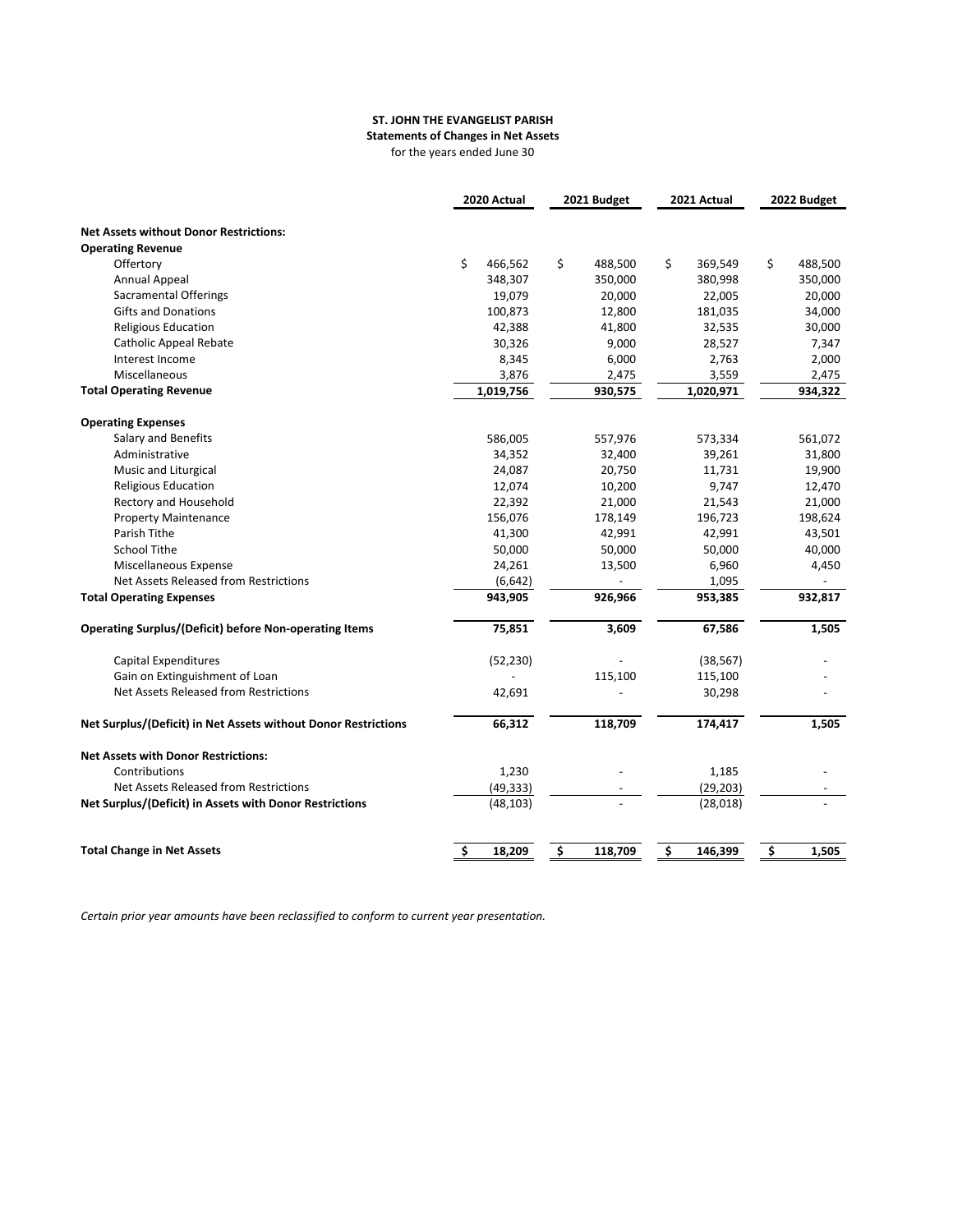#### **ST. JOHN THE EVANGELIST PARISH Statements of Financial Position** as of June 30

|                                              | Jun 30, 2020 | Jun 30, 2021 |
|----------------------------------------------|--------------|--------------|
|                                              |              |              |
| <b>ASSETS</b>                                |              |              |
| Cash & Cash Equivalents                      | \$1,153,056  | \$1,245,283  |
| <b>Accounts Receivable</b>                   | 27,802       | 21,631       |
| <b>TOTAL ASSETS</b>                          | \$1,180,858  | \$1,266,914  |
|                                              |              |              |
| <b>LIABILITIES &amp; NET ASSETS</b>          |              |              |
| Liabilities                                  |              |              |
| Accounts Payable & Other Current Liabilities | \$20,517     | \$20,487     |
| Deposits                                     | 17,755       | 72,542       |
| Notes Payable                                | 115,100      |              |
| <b>Total Liabilities</b>                     | 153,372      | 93,029       |
| Net Assets                                   |              |              |
| Net Assets without Donor Restrictions        | 387,742      | 562,159      |
| Net Assets with Donor Restrictions           | 639,744      | 611,726      |
| <b>Total Net Assets</b>                      | 1,027,486    | 1,173,885    |
|                                              |              |              |
| <b>TOTAL LIABILITIES &amp; NET ASSETS</b>    | \$1,180,858  | \$1,266,914  |
|                                              |              |              |

*Certain prior year amounts have been reclassified to conform to current year presentation.*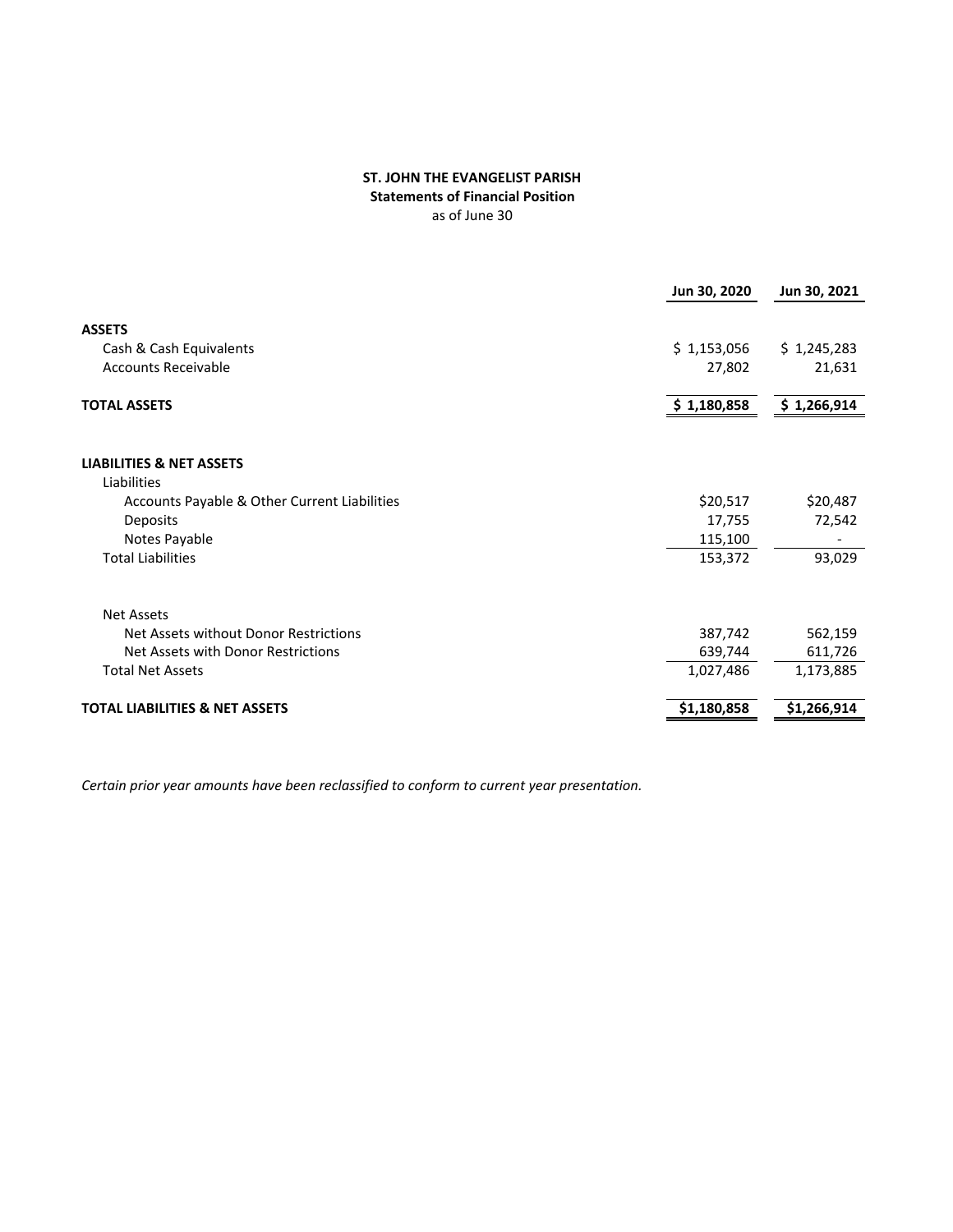#### **SAINT JOHN SCHOOL Statements of Changes in Net Assets** for the years ended June 30

|                                                               | 2020 Actual     | 2021 Budget     | 2021 Actual     | 2022 Budget     |
|---------------------------------------------------------------|-----------------|-----------------|-----------------|-----------------|
| <b>Net Assets without Donor Restrictions:</b>                 |                 |                 |                 |                 |
| <b>Operating Revenue</b>                                      |                 |                 |                 |                 |
| Tuition, net of Financial Aid                                 | \$<br>1,315,107 | \$<br>1,796,677 | 1,976,675<br>\$ | 2,025,964<br>\$ |
| <b>Registration Fees</b>                                      | 86,250          | 120,450         | 122,650         | 122,650         |
| After School & Athletics Programs                             | 171,977         | 115,000         | 161,459         | 125,000         |
| Fundraising & Other Donations                                 | 224,523         | 105,000         | 178,710         | 90,000          |
| Parish Transfer                                               | 50,000          | 50,000          | 50,000          | 40,000          |
| <b>RCAB Support</b>                                           | 39,477          | 37,000          | 36,423          | 36,423          |
| Other Income and Fees                                         | 26,741          | 20,000          | 29,150          | 43,200          |
| <b>Total Operating Revenue</b>                                | 1,914,075       | 2,244,127       | 2,555,067       | 2,483,237       |
| <b>Operating Expenses</b>                                     |                 |                 |                 |                 |
| Salary and Benefits                                           | 1,665,620       | 1,703,239       | 1,763,983       | 1,957,100       |
| Administrative                                                | 24,680          | 26,000          | 28,104          | 32,000          |
| Texts, Instructional & Teaching Supplies                      | 25,278          | 45,520          | 48,601          | 56,000          |
| After School & Athletics Programs                             | 20,685          | 36,000          | 12,637          | 30,000          |
| <b>Property Maintenance</b>                                   | 71,294          | 116,935         | 100,890         | 107,200         |
| Technology & Professional Development                         | 3,947           | 22,000          | 16,261          | 10,000          |
| Miscellaneous                                                 | 28,421          | 45,500          | 44,105          | 29,200          |
| Net Assets Released from Restrictions                         |                 |                 |                 |                 |
| <b>Total Operating Expenses</b>                               | 1,839,925       | 1,995,194       | 2,014,581       | 2,221,500       |
| <b>Operating Surplus/(Deficit) before Non-operating Items</b> | 74,150          | 248,933         | 540,486         | 261,737         |
| Gain/(loss) on Market Value of Investments                    | 2,353           |                 | 37,311          |                 |
| Capital Expenditures, net of fundraising                      | (8, 276)        | (62, 651)       | (95, 755)       | (58,000)        |
| Gain on Extinguishment of Loan                                |                 | 287,200         | 287,200         |                 |
| Net Surplus/(Deficit) in Assets without Donor Restrictions    | 68,227          | 473,482         | 769,242         | 203,737         |
| <b>Net Assets with Donor Restrictions:</b>                    |                 |                 |                 |                 |
| Contributions                                                 |                 |                 | 66,745          |                 |
| Net Assets Released from Restrictions                         |                 |                 |                 |                 |
| Net Surplus/(Deficit) in Assets with Donor Restrictions       |                 |                 | 66,745          |                 |
| <b>Total Change in Net Assets</b>                             | \$<br>68,227    | \$<br>473,482   | \$<br>835,987   | \$<br>203,737   |

*Certain prior year amounts have been reclassified to conform to current year presentation.*